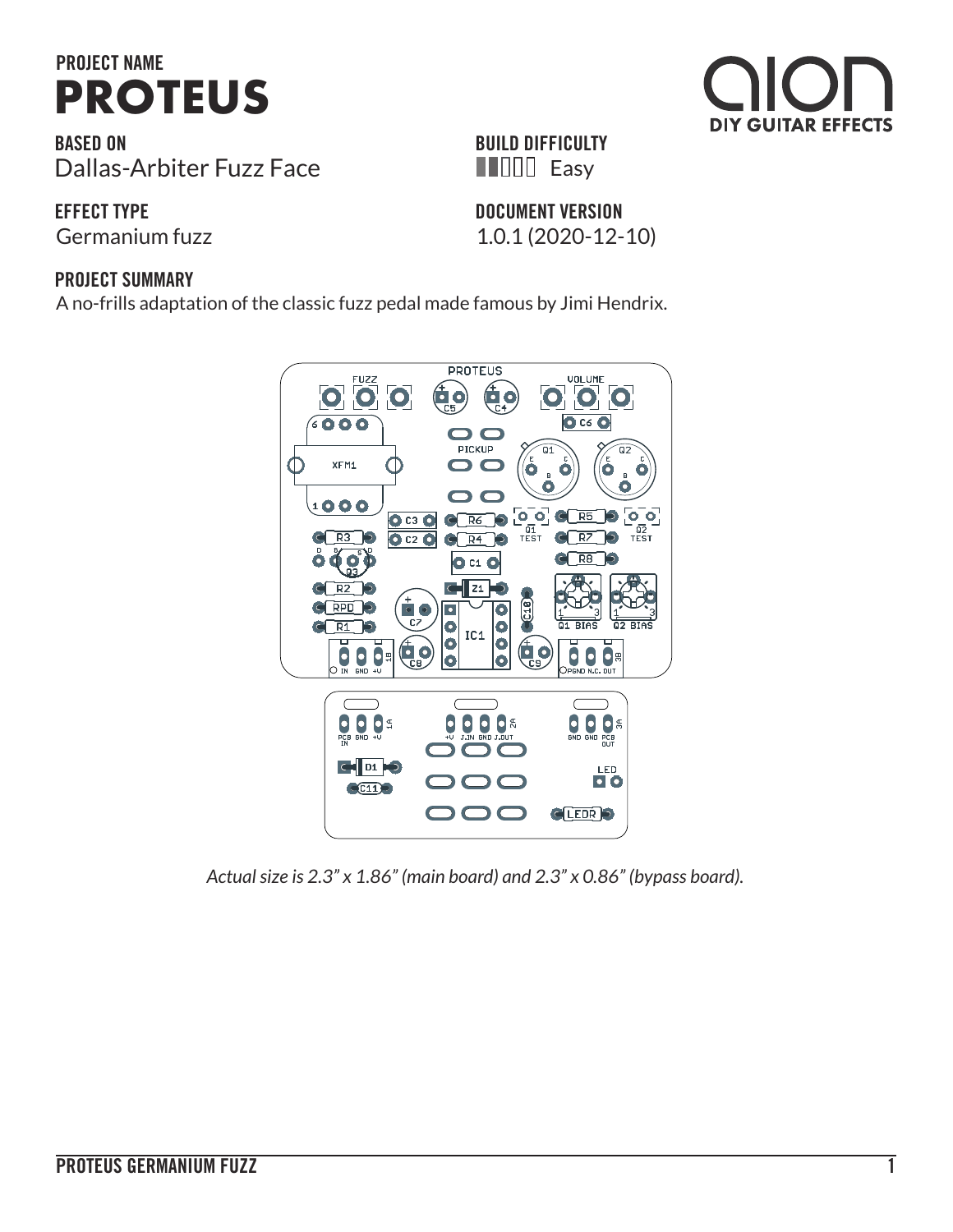## TABLE OF CONTENTS

- **1** Project Overview **7** Drill Template
- **2** Introduction & Usage **8** Enclosure Layout
- - **5** Build Notes **10** Licensing
	-

# INTRODUCTION

- 
- 
- **3-4** Parts List **9** Wiring Diagram
	-
	- **6** Schematic **10** Document Revisions

The Proteus Germanium Fuzz is an adaptation of the classic Dallas-Arbiter Fuzz Face circuit released in 1966. The Fuzz Face was copied directly from the Tone Bender Mk. 1.5 that was released earlier in the year, but its association with Jimi Hendrix led to its own fame and prominence, and today it's the betterknown circuit of the two.

The Proteus is similar to the [Solaris,](https://aionfx.com/project/solaris-germanium-fuzz/) another Aion FX project based on the Fuzz Face, but the Proteus is more basic while the Solaris is has several added modifications. If you just want to build a basic Fuzz Face with no frills then this is the one you want.

With that said, there are still two modifications to the circuit. The first is a charge pump allowing -9V operation from a normal +9V supply, which allows it to play nice with other pedals and standard power supplies. (Unlike most effects that came after, germanium PNP transistors require a negative supply.)

The second modification is a switchable pickup simulator at the input. The Fuzz Face was originally designed to connect directly to an electric guitar, and as a result it is notoriously picky about where it's placed in the signal chain. If it's fed a low-impedance signal (e.g. if there's another pedal before it) then it loses much of its character.

The pickup simulator solves this problem by adding a transformer, resistor and capacitor to convert the source signal into the higher impedance that the Fuzz Face likes. This pickup simulator was invented by [Jack Orman of AMZ](http://www.muzique.com/lab/pickups.htm) and has been used in commercial pedals such as the Earthquaker Devices Erupter.

The pickup simulator won't provide the same interactivity with the guitar's tone & volume as if it was connected directly, but it will help retain the tonal character. When turned off, the pickup simulator is fully bypassed and out of the circuit, so you should only enable it if you want to place the Proteus in a position other than first in your signal chain.

# USAGE

The Proteus has two controls and one toggle:

- **Fuzz** controls the amount of gain from the second transistor where the clipping occurs.
- **Volume** is the output volume of the effect.
- **Pickup** enables or disables the pickup simulator.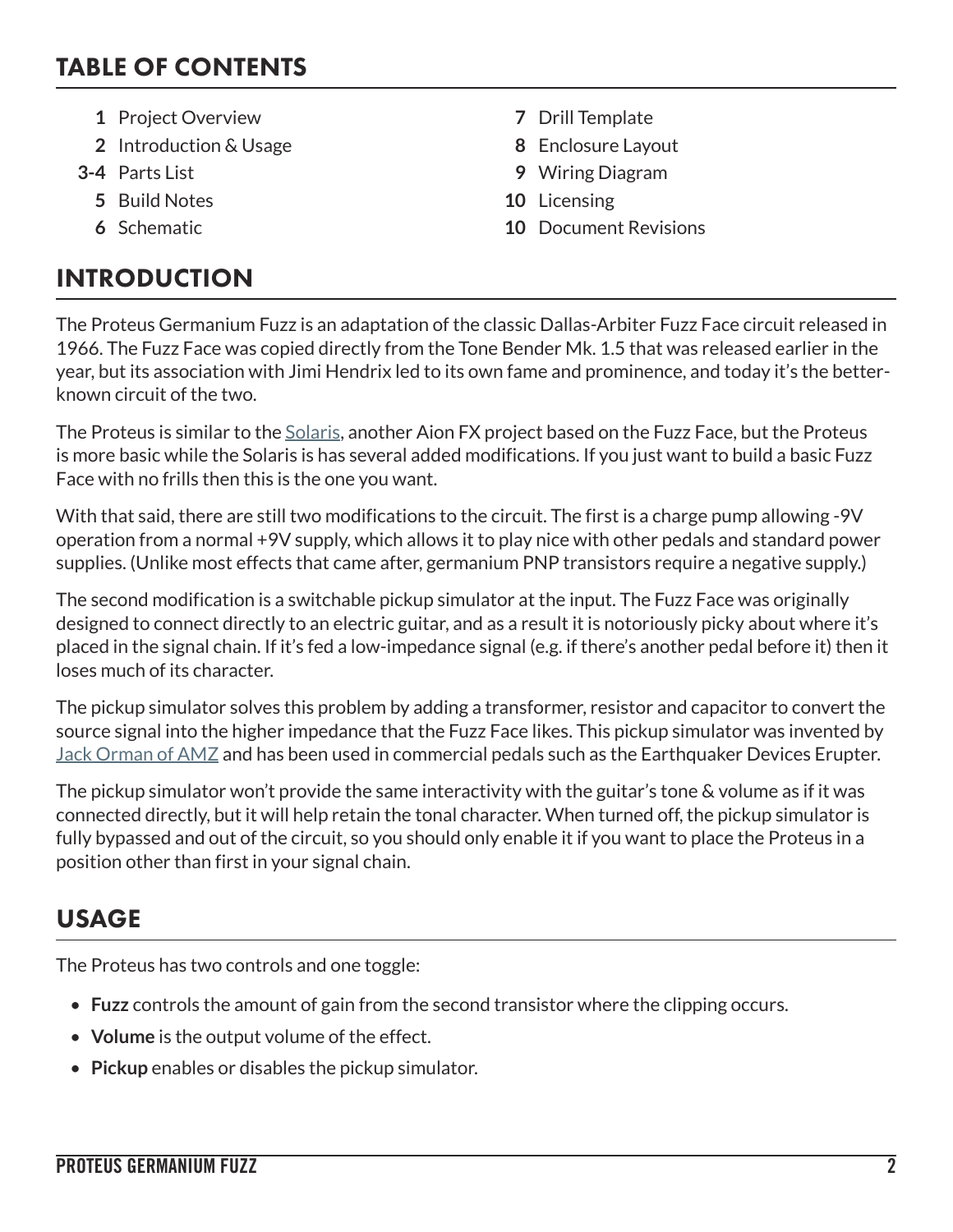## PARTS LIST

This parts list is also available in a spreadsheet format which can be imported directly into Mouser for easy parts ordering. Mouser doesn't carry all the parts—notably potentiometers—so the second tab lists all the non-Mouser parts as well as sources for each.

[View parts list spreadsheet](https://docs.google.com/spreadsheets/d/1ZzjXVBCvmMKU6MDVnLt1Sc0t_3kXFaJH7eXfxmdejwc/edit?usp=sharing) →

| <b>PART</b>    | <b>VALUE</b>     | <b>TYPE</b>                   | <b>NOTES</b>                                                          |
|----------------|------------------|-------------------------------|-----------------------------------------------------------------------|
| R <sub>1</sub> | 1M               | Metal film resistor, 1/4W     |                                                                       |
| R <sub>2</sub> | 1M               | Metal film resistor, 1/4W     |                                                                       |
| R <sub>3</sub> | 10k              | Metal film resistor, 1/4W     |                                                                       |
| R4             | 1k               | Metal film resistor, 1/4W     |                                                                       |
| R <sub>5</sub> | 10k              | Metal film resistor, 1/4W     |                                                                       |
| R6             | 100k             | Metal film resistor, 1/4W     |                                                                       |
| R7             | 1 <sup>k</sup>   | Metal film resistor, 1/4W     |                                                                       |
| R8             | 470R             | Metal film resistor, 1/4W     |                                                                       |
| <b>RPD</b>     | 2M2              | Metal film resistor, 1/4W     | Input pulldown resistor.                                              |
| <b>LEDR</b>    | 4k7              | Metal film resistor, 1/4W     | LED current-limiting resistor. Adjust value to change LED brightness. |
| C1             | 1uF              | Film capacitor, 7.2 x 3.5mm   |                                                                       |
| C <sub>2</sub> | 100 <sub>n</sub> | Film capacitor, 7.2 x 2.5mm   |                                                                       |
| C3             | 1n               | Film capacitor, 7.2 x 2.5mm   |                                                                       |
| C4             | 2.2uF            | Electrolytic capacitor, 4mm   |                                                                       |
| C <sub>5</sub> | 22uF             | Electrolytic capacitor, 5mm   |                                                                       |
| C <sub>6</sub> | 10n              | Film capacitor, 7.2 x 2.5mm   |                                                                       |
| C7             | 100uF            | Electrolytic capacitor, 6.3mm |                                                                       |
| C <sub>8</sub> | 10uF             | Electrolytic capacitor, 5mm   |                                                                       |
| C <sub>9</sub> | 47uF             | Electrolytic capacitor, 5mm   |                                                                       |
| C10            | 100 <sub>n</sub> | MLCC capacitor, X7R           |                                                                       |
| C11            | 100 <sub>n</sub> | MLCC capacitor, X7R           |                                                                       |
| Z1             | 1N4742A          | Zener diode, 12V, DO-41       |                                                                       |
| D <sub>1</sub> | 1N5817           | Schottky diode, DO-41         |                                                                       |
| Q1             | Germanium        | Germanium transistor, PNP     | Recommended to buy a selected Fuzz Face set. See build notes.         |
| $Q1-S$         | TO-5 socket      | Transistor socket, TO-5       |                                                                       |
| Q2             | Germanium        | Germanium transistor, PNP     | Recommended to buy a selected Fuzz Face set. See build notes.         |
| $Q2-S$         | TO-5 socket      | Transistor socket, TO-5       |                                                                       |
| Q3             | 2N5457           | JFET, N-channel, TO-92        | Any equivalent general-purpose JFET will work here.                   |
| IC1            | TC1044SCPA       | Voltage inverter, DIP8        |                                                                       |
| $IC1-S$        | DIP-8 socket     | IC socket, DIP-8              |                                                                       |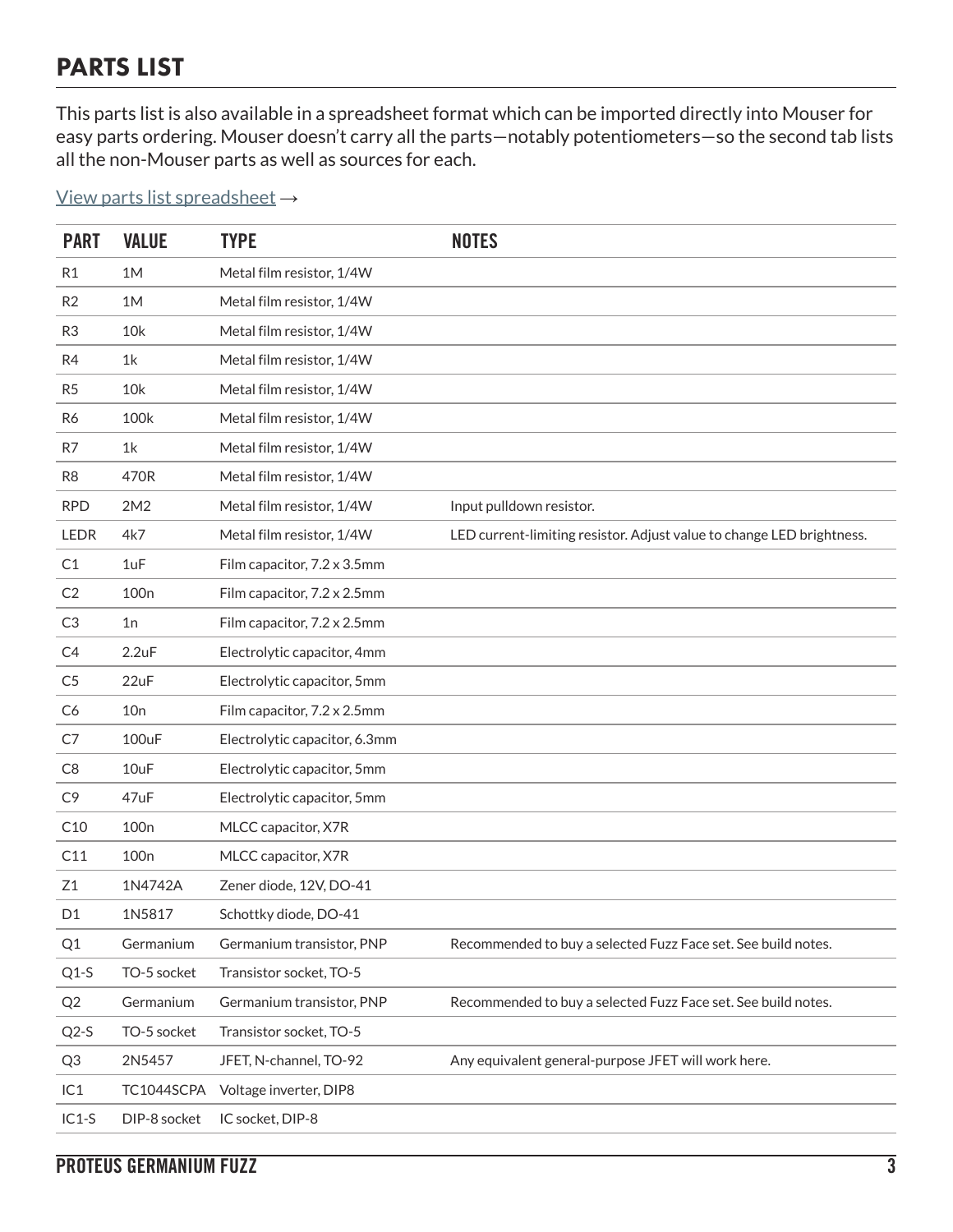# PARTS LIST, CONT.

| <b>PART</b>   | <b>VALUE</b>       | <b>TYPE</b>                     | <b>NOTES</b>                                                                |
|---------------|--------------------|---------------------------------|-----------------------------------------------------------------------------|
| XFM1          | 42TL019            | Transformer, audio, 10KCT/600CT |                                                                             |
| Q1BIAS        | 100k trimmer       | Trimmer, 10%, 1/4"              |                                                                             |
| Q2BIAS        | 10k trimmer        | Trimmer, 10%, 1/4"              |                                                                             |
| <b>FUZZ</b>   | 1kC                | 16mm right-angle PCB mount pot  | Original uses linear (B) taper, but reverse (C) gives better control range. |
| VOL.          | 500 <sub>k</sub> A | 16mm right-angle PCB mount pot  |                                                                             |
| <b>PICKUP</b> | <b>DPDT</b>        | Toggle switch, DPDT             |                                                                             |
| LED           | 5 <sub>mm</sub>    | LED, 5mm, red diffused          |                                                                             |
| IN            | $1/4$ " stereo     | 1/4" phone jack, closed frame   | Switchcraft 112BX or equivalent.                                            |
| <b>OUT</b>    | $1/4$ " mono       | 1/4" phone jack, closed frame   | Switchcraft 111X or equivalent.                                             |
| DC            | 2.1 <sub>mm</sub>  | DC jack, 2.1mm panel mount      | Mouser 163-4302-E or equivalent.                                            |
| <b>BATT</b>   | Battery snap       | 9V battery snap                 | Optional. Use the soft plastic type-the hard-shell type will not fit.       |
| <b>FSW</b>    | 3PDT               | Stomp switch, 3PDT              |                                                                             |
| <b>ENC</b>    | 125B               | Enclosure, die-cast aluminum    | Can also use a Hammond 1590N1.                                              |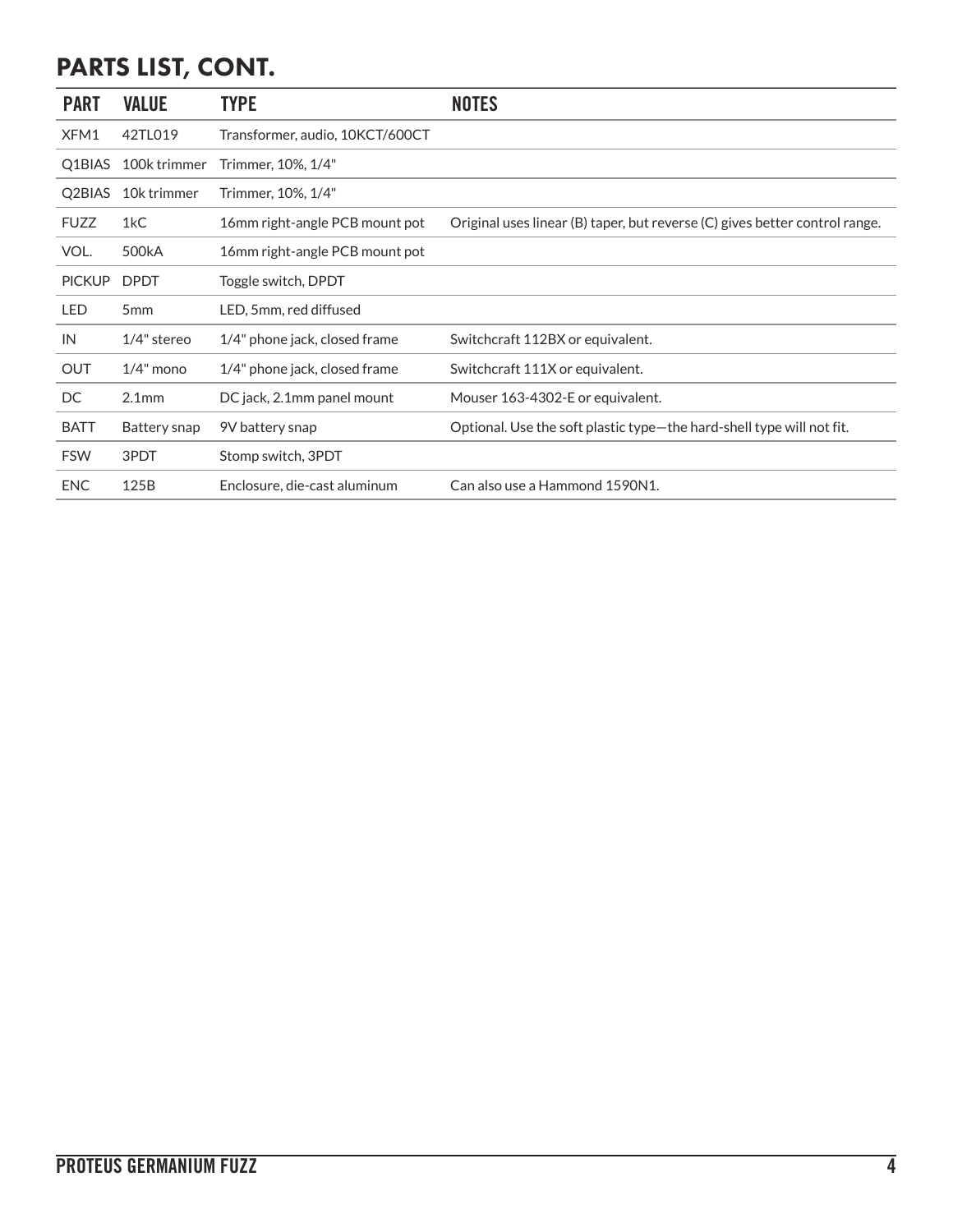# BUILD NOTES

### **Transistors**

For this circuit, as with other vintage fuzzes, it's not so much the part number of the germanium transistor as it is the properties—specifically, gain (hFE) and leakage.

The Fuzz Face isn't as picky about its transistors as other germanium fuzzes like the Tone Bender, but you can save a lot of time by just buying a [matched set from Small Bear Electronics](https://aionfx.com/link/ge-fuzz-face/) or somewhere else. However, if you don't have access to pre-matched transistors or you just want to sort your own, here's what to look for.

### **Characteristics**

This is just a general guideline. There are some transistors that meet these characteristics that won't sound right, and others that are outside this nominal range that will work just fine.

- **Q1:** hFE 70-90, low to high leakage (not more than 300μA)
- **Q2:** hFE 110-140, low to high leakage (not more than 300μA)

### **Biasing**

The Proteus is set up to allow for easy biasing via trim pots without having to swap out resistors.

As a starting point, turn the Q1 bias trimmer to 9:00 and the Q2 trimmer to around 2:00. Then, with a multimeter, touch the black and red leads to the two pads marked "TEST" below Q1. Turn the Q1 trimmer until the multimeter reads -0.7V (either positive or negative depending on which lead is touching which pad).

Next, moving to the test pads under Q2, turn the Q2 bias trimmer until the multimeter shows -4.5V (again, either positive or negative). Then, measure each leg on all three of the transistors. You're looking for something near these voltages.

- **Q1:** Collector -0.7V, Base -0.2V, Emitter 0V
- **Q2:** Collector -4.5V, Base -0.7V, Emitter -0.5V

The voltages don't need to be anywhere near exact, this is just a benchmark. Let your ears be the judge. Some people prefer the Q2 voltage to be higher, around 5.5V.

### **Omitting the pickup simulator**

It is not recommended to leave off the pickup simulator. With only two potentiometers at the top and no third point to mount, the PCB will not be secure and the solder joints could break as it flexes. So if you don't want the pickup simulator, make sure to find another way to mount the PCB securely. It's better to include it and just leave it turned off.

With that said: if you do still want to omit the pickup simulator, leave off **C1-3**, **R1-4**, **Q3**, and the transformer. Then, solder jumpers across the toggle switch pads as shown in the diagram to the right.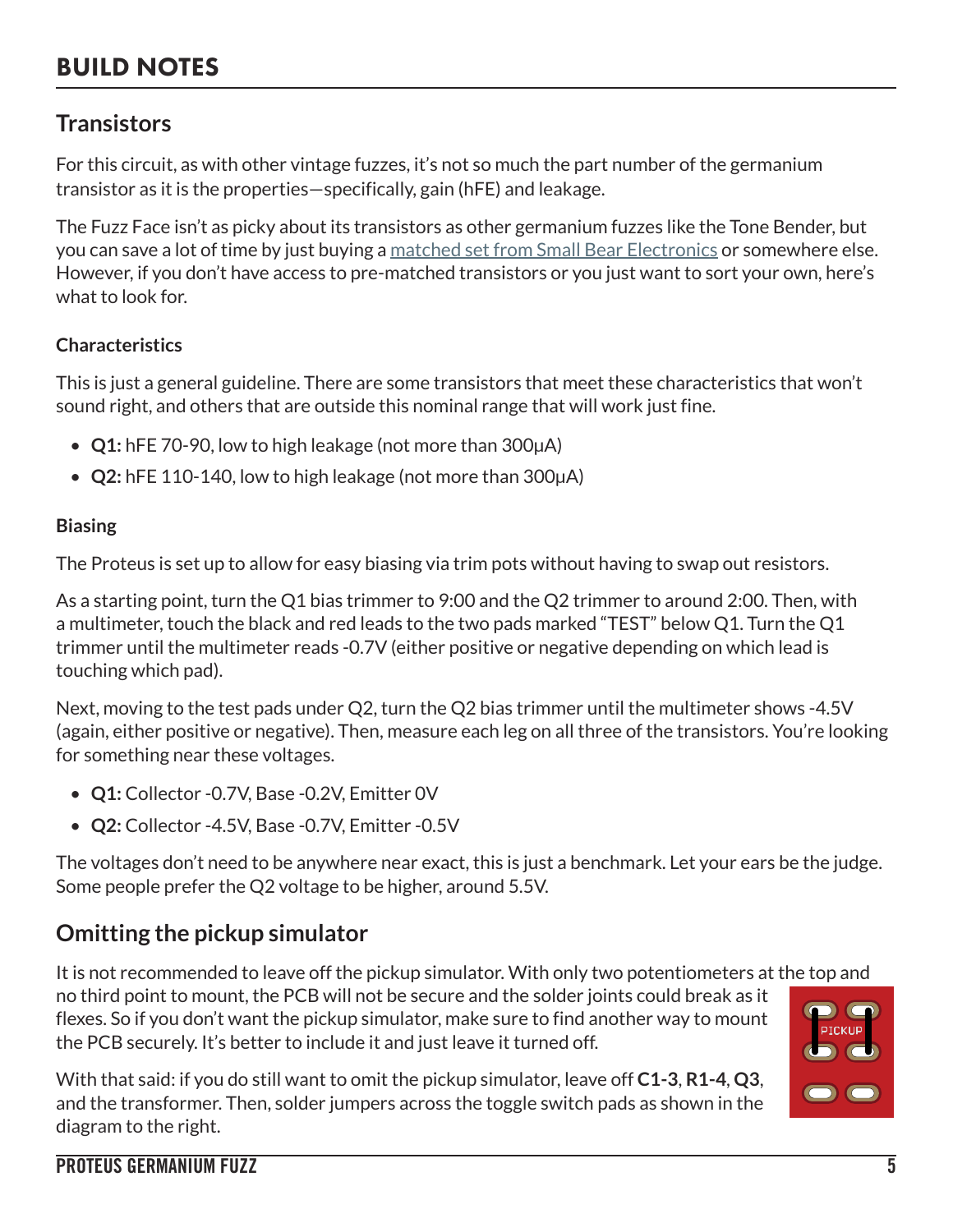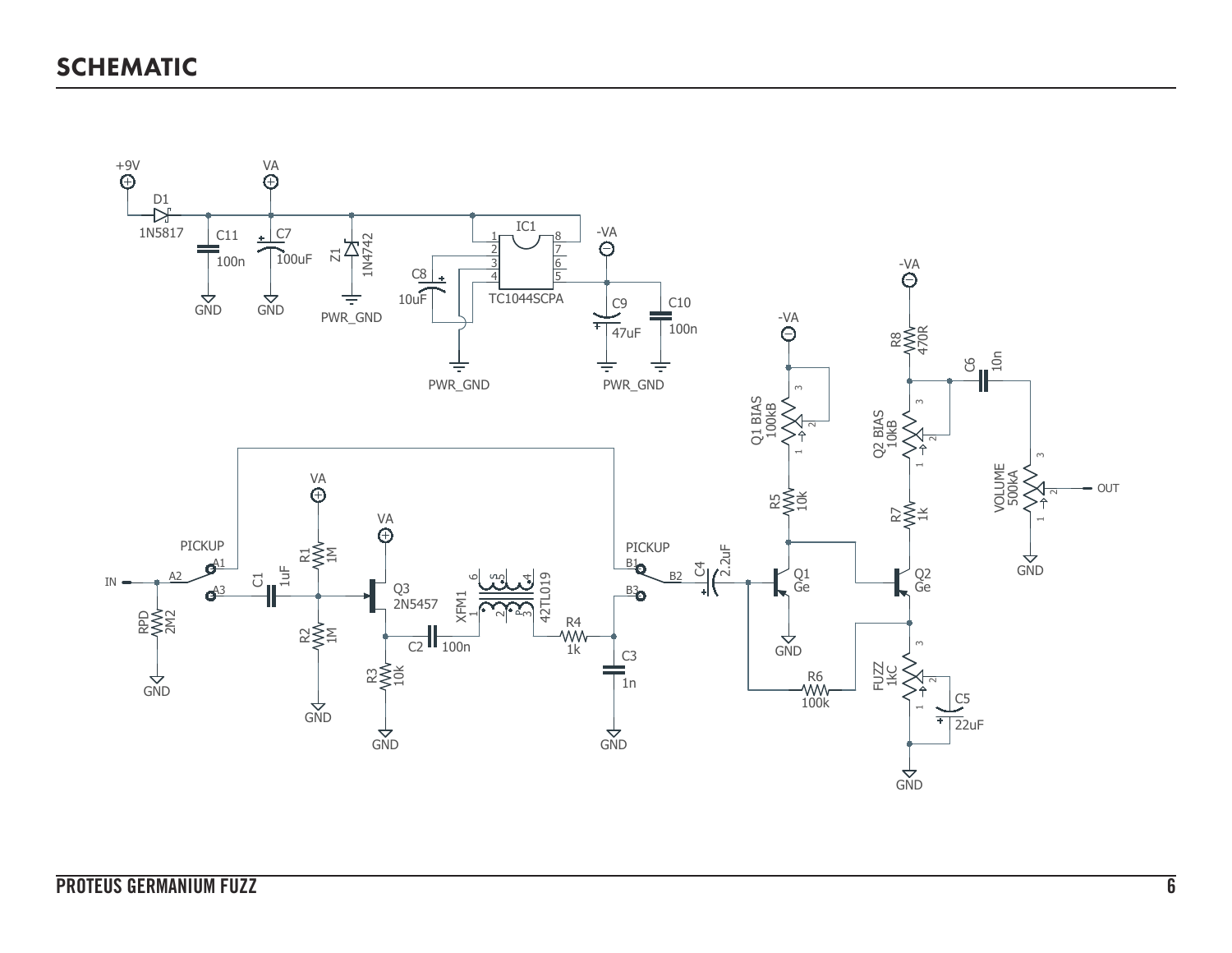## DRILL TEMPLATE

Cut out this drill template, fold the edges and tape it to the enclosure. Before drilling, it's recommended to first use a center punch for each of the holes to help guide the drill bit.

Ensure that this template is printed at 100% or "Actual Size". You can double-check this by measuring the scale on the printed page.

**Top jack layout** assumes the use of closed-frame jacks like the **Switchcraft 111X**. If you'd rather use open-frame jacks, please refer to the [Open-Frame Jack Drill Template](https://aionfx.com/link/open-frame-drill-template/) for the top side.

**LED hole drill size** assumes the use of a [5mm LED bezel,](https://aionfx.com/link/chrome-bezel-for-5mm-led/) available from several parts suppliers. Adjust size accordingly if using something different, such as a 3mm bezel, a plastic bezel, or just a plain LED.

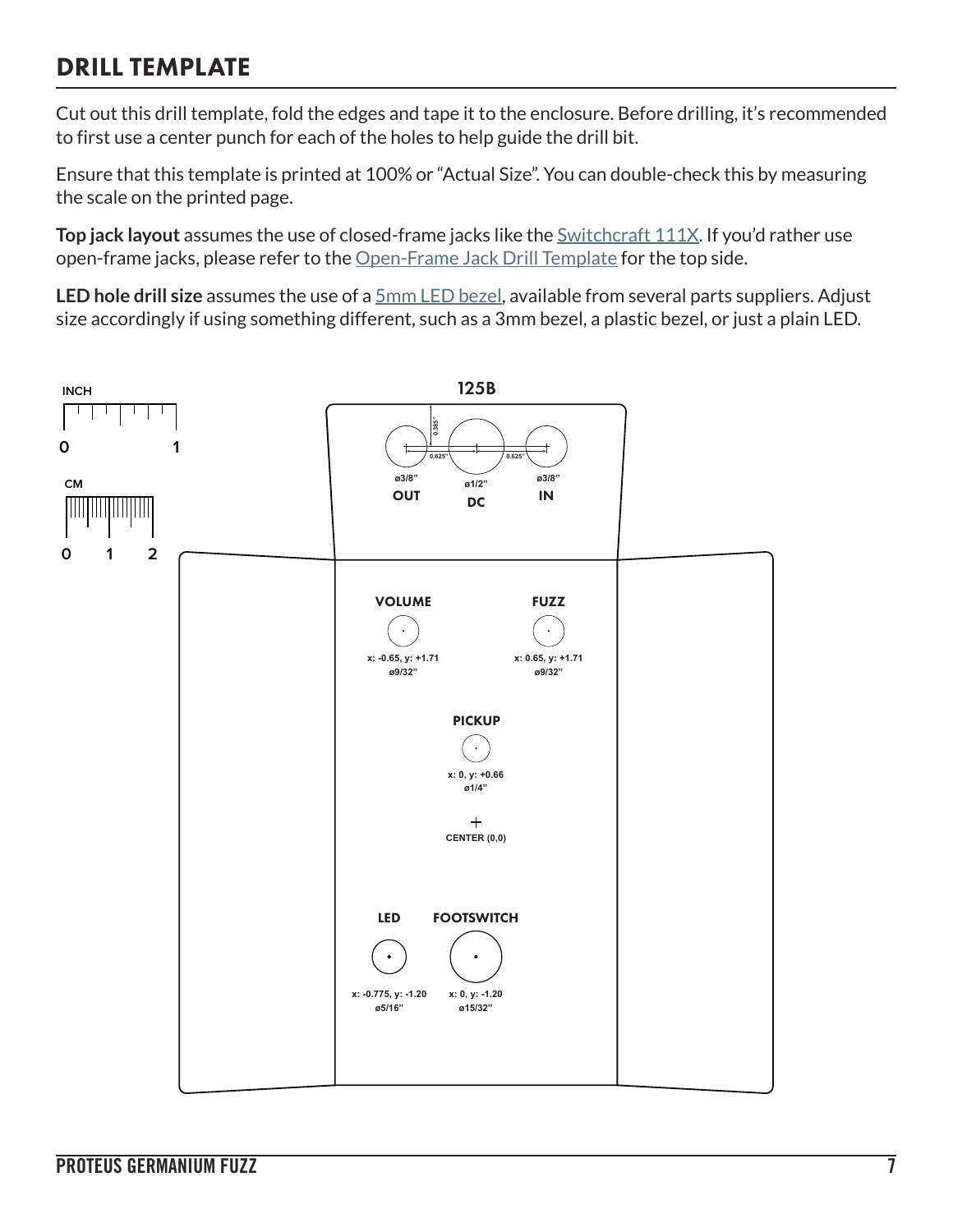# ENCLOSURE LAYOUT

Enclosure is shown without jacks. See next page for jack layout and wiring.

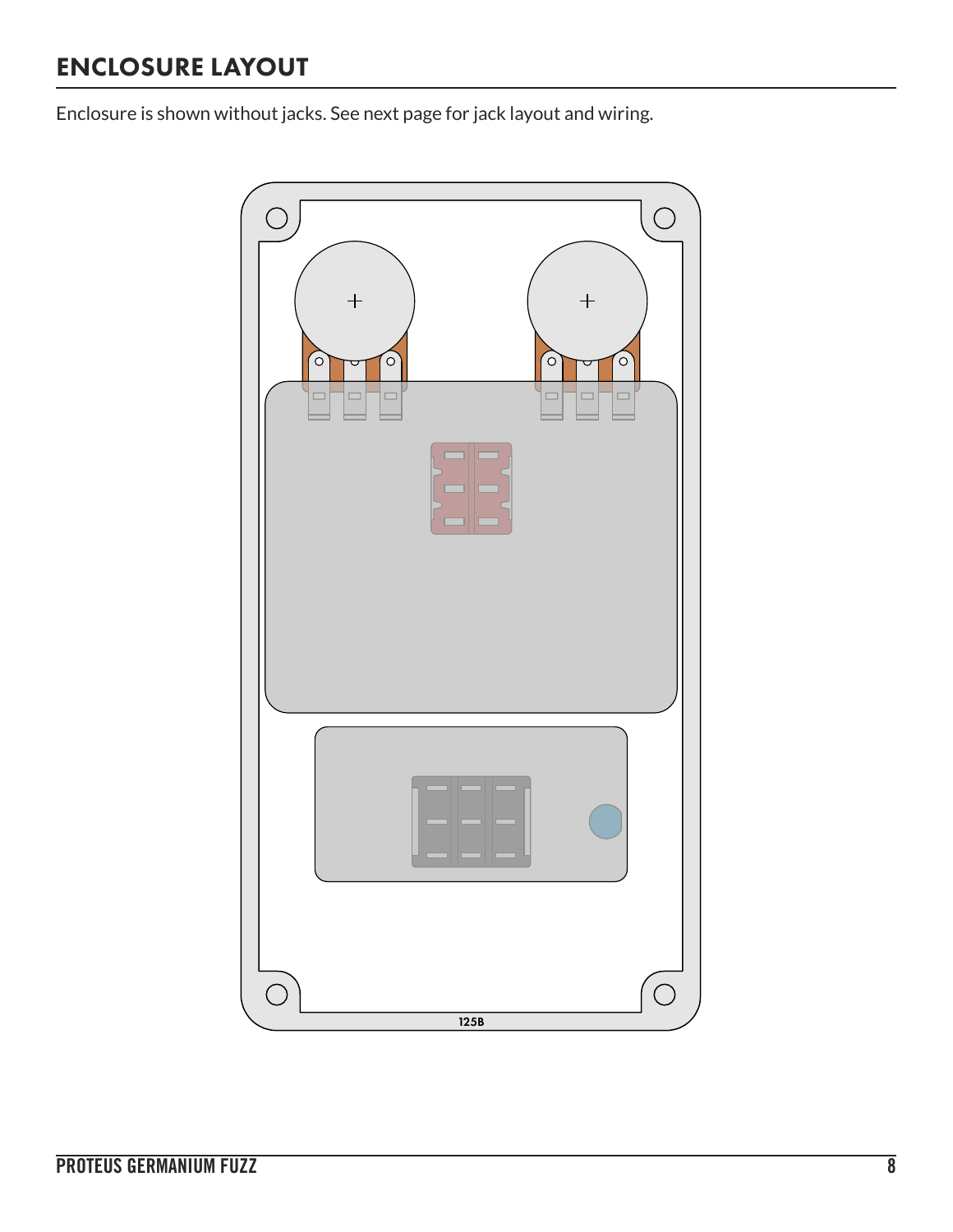

*Shown with optional 9V battery. If battery is omitted, both jacks can be mono rather than one being stereo. Leave the far-right lug of the DC jack unconnected.*